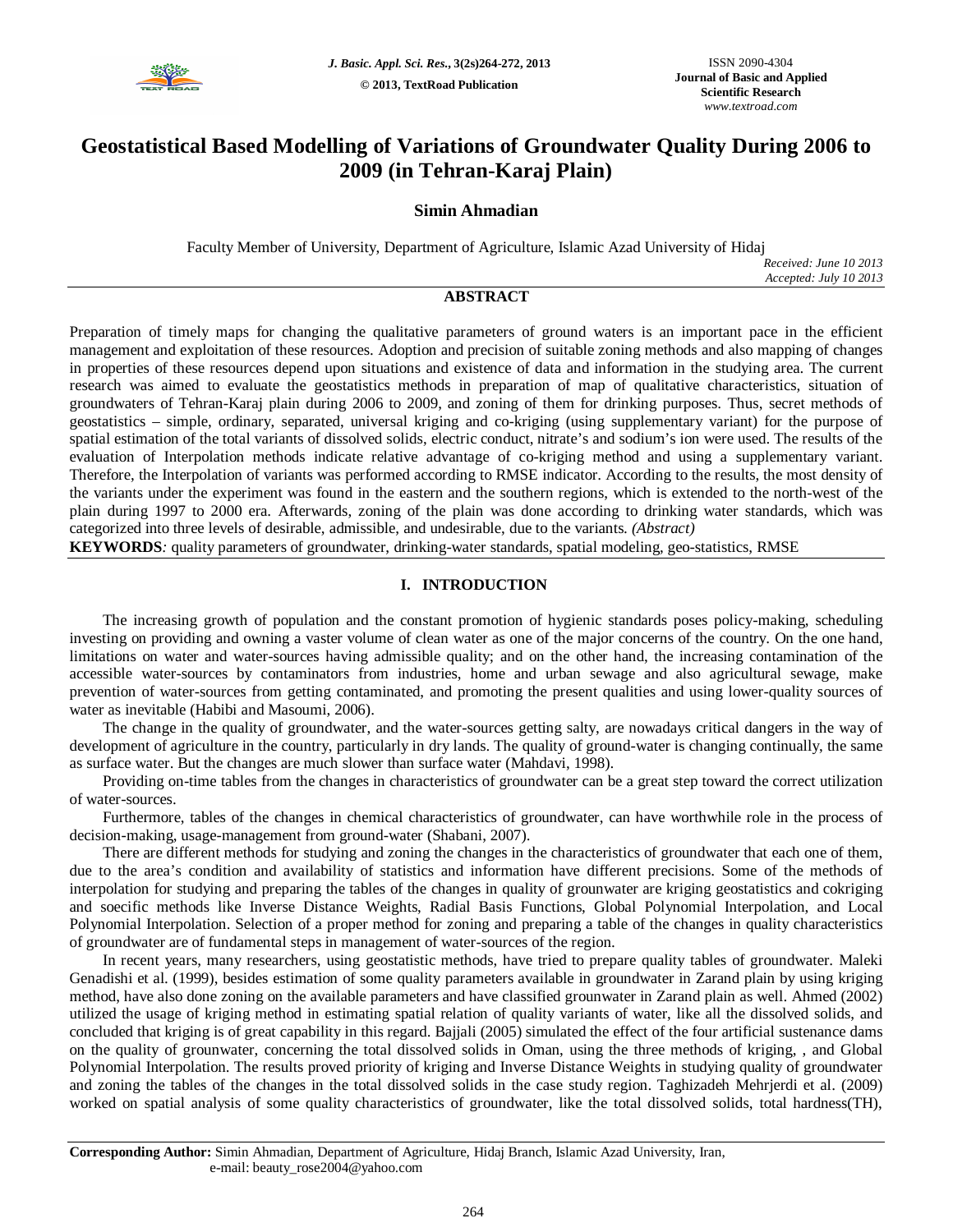#### Ahmadian, 2013

electric conductivity(EC), Sodium absorption relation(SAR), Chlorine ion(cl<sup>-</sup>) and Sulfate(SO42-), using the three methods of Inverse Distance Weights, kriging and cokriging in a case study in Rafsanjan plain. Evaluation of the outcoming results on the RMSE basis proved that cokriging method exceeded the two other methods and finally was selected as the final and proper method for providing the table of the quality characteristics of groundwater in the region. Barcae and Passarella (2008) used disjunctive kriging and simulation methods for providing the table of the danger of changes in Modena plain\_Italy. The results proved that the disjunctive kriging method is proper for studying the danger of ruination of the quality of groundwater. Fetouani and Vanclooster (2008), in a study of the quality of groundwater in the agricultural plains of Triffa, in NorthEast of Morracco, utilized the ordinary kriging method for studying a zoning the quality table of groundwater, concerning the volume of Ammonium Nitrates and Bacterial impurities. The outcoming results indicated meaningful changes, as compared to the former studies, and proved that if no preventive strategy is taken, then the development of agricultural lands in the regions would lead to destruction and decline in the quality of groundwater. Sha'bani (2012), in a study evaluated the geostatistic methods in providing tables of the quality of groundwater and zoning them in Neyriz plain\_Fars province. The results of the study indicated the priority of geostatistic methods (cokriging and ordinary kriging) in evaluation of groundwater parameters. Mohammadi et al. (2012) also studied the trend of spatial and time changes in the level of groundwater in Kerman plain, utilizing the geostatistic methods over a 10 year period. According to the study, the level of groundwater in most parts of the plain faced decline as a result of increase in usage and continual droughts, and that in the area of Kerman, it has faced increase of waterflow as a result of increase in returning flow and sewage. According to the importance of groundwater resources, especially in dry and semi-dry regions, and the importance of correct management, the present study was done aiming at simulation of spatial changes of some quality characteristics of groundwater, with the emphasis on drinking uses, using geostatistic methods. The quality variants of drinking water evaluated in the present study include: Total Dissolved Solids (TDS), Electric Conduct (EC), Nitrates' Ion Density (NO3-) and Sodium (Na).

### **II. MATERIALS AND METHODS**

#### *A. Introduction of the case study region*

The region studied is Tehran-Karaj plain, located between Tehran and Alborz provinces. The plain with a extent of around 4410 square kilometers, is located in the Southern skirt of Alborz and in geographical place of 50 degrees, 41 minutes upto 51 degrees and 48 minutes longitude, and 35 degrees and 3 minutes upto 35 degrees, 57 minutes latitude. The average rainfall in the region is 316 millimeters, and the average temperature is 39.4 degrees centigrade. Fig. 1 shows the geographical location of the region studied, and also shows scatter plot of the parts the samples were taken.

#### *B. Statistic Resources*

To do the present research, quality data of groundwater from deep and semi-deep wells in the scope of Tehran-Karaj plain, for the years 2007 and 2010 (provided by the local water and sewage company of Tehran province), were used. Among the calculated data in 2007, the information from 90 wells and in 2010 the information from 70 wells were recognized proper in terms of accuracy and were analyzed afterwards. Also the study of statistic characteristics, Interpolation, and quality zoning of the data were done in SPSS 17.0, GS+5.3 and ArcGIS 10.0 softwares.

### *C. Survey of spatial structure of data*

Statisticians of geostatistics estimate the unknown values, using the known values and variograms. Variogram is a maths model which is used for describing spatial connectivity of a variant. For this purpose, it is necessary to calculate the total of square subtraction of pair spots which are located as *h* distance from the other, and then draw them before *h*. The first equation and Fig. 2 show calculation form and an overall view of a variogram (Marofi et al. 2009).

$$
\gamma(h) = \frac{1}{2n} \sum_{i=1}^{n} (Z(x_i + h) - Z(x_i))^2
$$
  
In which  $\gamma(h)$  is various  
param value in h distance;  $Z(x_i + h)$  is the calculated value

of the variant in  $(x_i + h)$ ,  $Z(x_i)$  is the calculated value of the variant in  $(x_i)$ ; and  $n$  is the number of spots for calculation.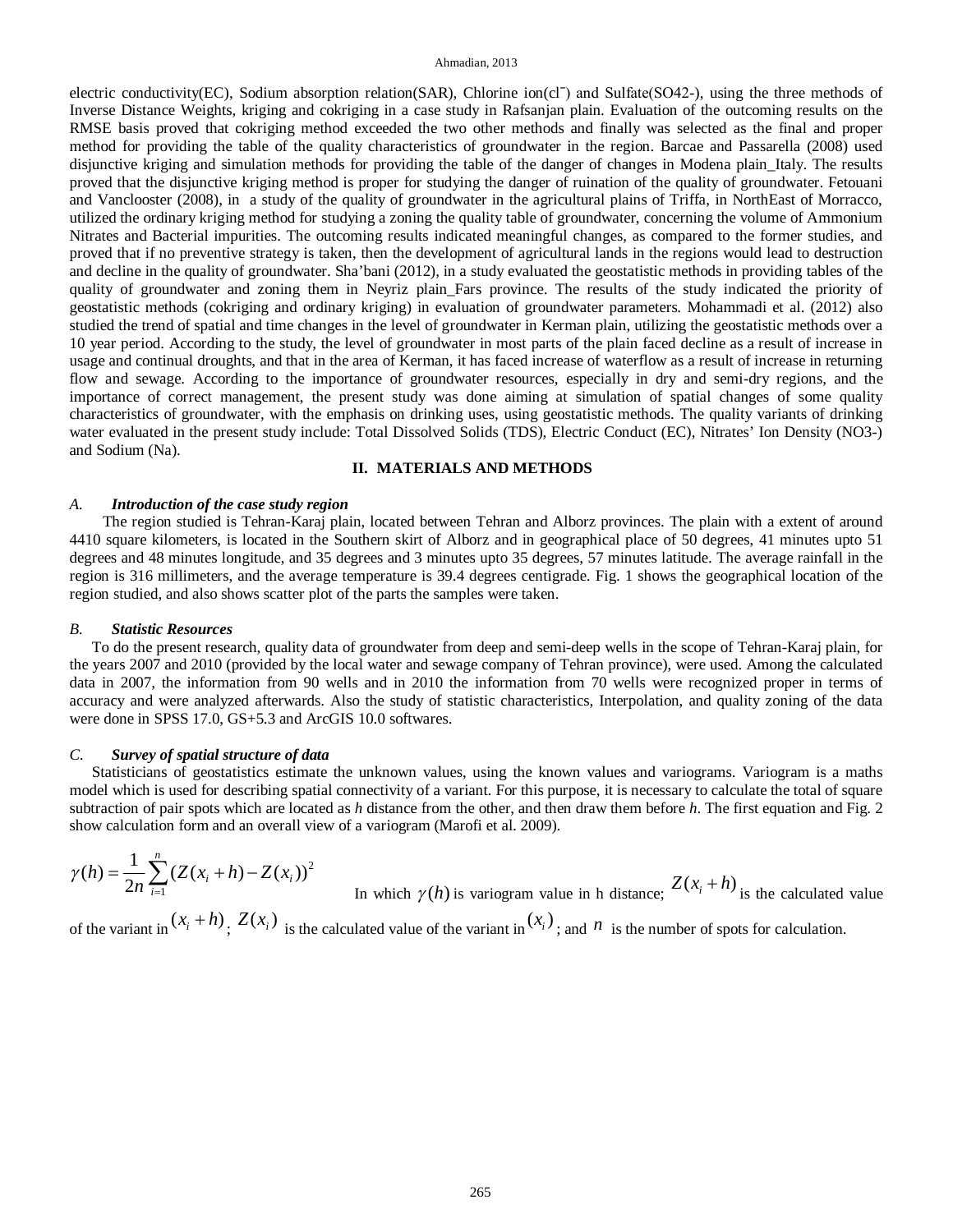

Figure 1. Geographical status of region and scatter plot of testing spots.



Figure 2. An overall view of Variogram. (*Marofi et al. 2009*)

## **III. Geostatistic Methods**

# *A. Ordinary kriging*

Kriging estimates the values of a variant in non-tested spots as a linear complex of values from the same variant in the surrounding spots and to estimate the unknown spots, it relates some weight to each of the samples

$$
Z_0 = \sum_{i=1}^n \lambda_i Z(x_i)
$$

(Equation 2).

In which 
$$
Z(x_i)
$$
 is the calculated value of the variant in  $(x_i)$ ,  $Z_0$  is the estimated value of the

variant in the spot;  $\lambda_i$  is the dedicated weight to the variant  $x$  in I spot; and  $n$  is the number of spots that the variant has been calculated in them.

The condition of using this estimator is that the variant has normal distribution (Zehtabyan et al. 2010).

# *B. Simple Kriging*

The estimator in simple kriging is as a weight-holding linear complex; but this average  $\mu$  which should certainly have the characteristic of  $2<sup>nd</sup>$  level static, is of much concern in process of estimation.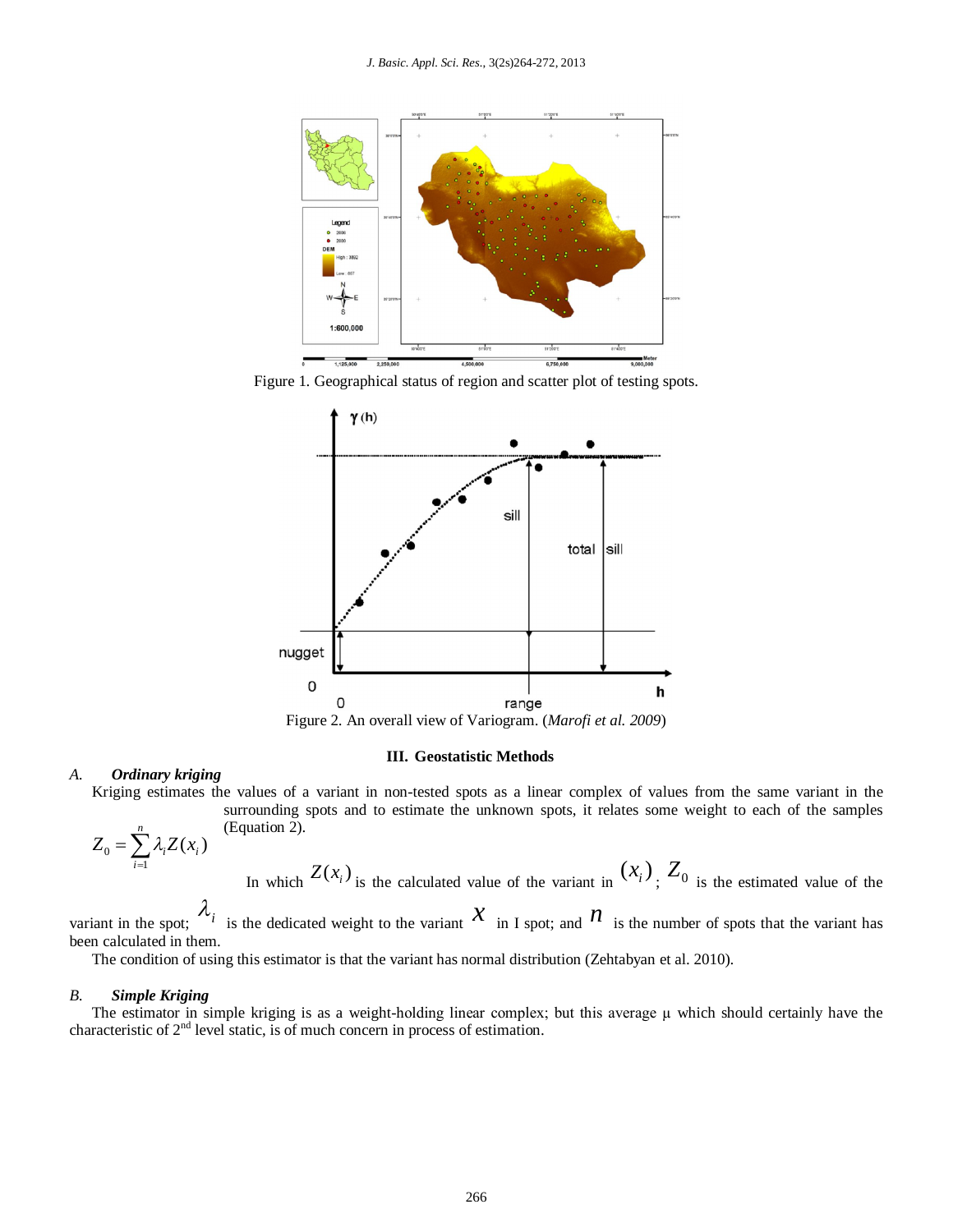### *C. Universal Kriging*

It is in such conditions that both categories of changeability (enforced and random), simultaneously be present at the spatial structure of regional variant, in a way that the reactions and the pattern of changeability of the variant could be shown in the following form (Equation 3).

$$
Z(x) = \sum_{k=0}^{k} ak \cdot f k(x_i) + \varepsilon(x_i)
$$

#### *D. Disjunctive Kriging*

It is a non-linear estimator and is used in cases that the distribution of variants is complicated, or estimating them with ordinary statistical distributing methods (Normal or Log-normal) would be hard (Habibi Arbatani et al. 2009).

#### *E. Cokriging*

As there are multi-variable methods in classic statistics for estimation, in geostatistics also one can estimate using cokriging method based on relation among different variants; the mentioned characteristic can lead to a better precision in estimations and thrift in expenses (Taghizade Mehrjerdi et al. 2009). Cokriging Equation, assuming a supplementary variant and a principal one is as follows:

$$
Z^*(x_0) = \sum_{i=1}^n \lambda_{1i} Z_1(x_i) + \sum_{j=1}^m \lambda_{2j} Z_2(x_j)
$$

In which  $Z_2(x_i)$  is the supplementary spatial variant;  $Z_1(x_j)$  is the principal spatial variant; and  $Z^*(x_0)$  is unknown value of variant in  $\begin{bmatrix} x_0 \\ x_0 \end{bmatrix}$ .

In sequence of the number of sampling spots of principal and supplementary  $\lambda_{ij}$  and  $\lambda_{2j}$ ,  $m$  and  $n$  are statistical weights dedicated to the principal and supplementary variants.

Choosing a proper method for Interpolation and estimation of a variant depend on the kind of variant and the environmental effective factors and one cannot consider a selected method for a special region as the prior method in general (Istok and Cooper, 1998). Therefore, in the present study the simulation of spatial changes was done using two of the geostatistic methods\_kriging (ordinary, simple, universal and disjunctive) and cokriging (along with supplementary variant).

### *F. Choosing the most proper method and quality zoning for drinking water usage*

After drawing variogram and a proper method, the process of Interpolation was dealt with, using the aforementioned methods. For this purpose, one can use different methods, that one of the most proper ones is utilizing the results of Cross Validation (Davis, 1987). First, one of the measuring spots is eliminated, and using the other spots and using Interpolation method for the eliminated spot, statistic estimation is done. In the next step, the spot is replaced on its own place, and another spot is eliminated, and this continues for all the spots, presenting an estimation and a visual value. There are different criteria for evaluating the efficiency of the Interpolation methods. For test of Fitness of Interpolation methods, in the present study, the criterion of Root of Mean Square Error (RMSE) was used, whose equation of calculation of this criterion is as follows (Davis, 1987):

$$
RMSE = \sqrt{\left[\sum_{i=1}^{n} \left(\hat{Z}(x_i) - Z(x_i)\right)\right] / n}
$$

In which  $\hat{Z}(x_i)$  is the estimated value in  $x_i$ ;  $Z(x_i)$  is the calculated value in  $x_i$ ; *i* 

is the number of spots;  $\hat{n}$  is the number of the observed spots of the criterion.

Finally the interpolated variants on the basis of national standards, edited by Standard and Industrial Researches Institute, were re-classified for utilizing for drinking purpose, Table 1.

| TABLE 1 – DRINKING WATER STANDARDS (INDUSTRIAL RESEARCHES INSTITUTE OF IRAN, 2010) |  |  |  |
|------------------------------------------------------------------------------------|--|--|--|
|------------------------------------------------------------------------------------|--|--|--|

| <b>Variable</b>    | <b>Allowed range</b> | <b>Optimal range</b> |
|--------------------|----------------------|----------------------|
| $TDS$ (mg/l)       | 1500                 | 1000                 |
| $EC$ ( $\mu$ m/cm) | 2000                 | 1500                 |
| $NO3- (mg/l)$      | 45                   |                      |
| $Na^+(mg/l)$       | 250                  | <b>200</b>           |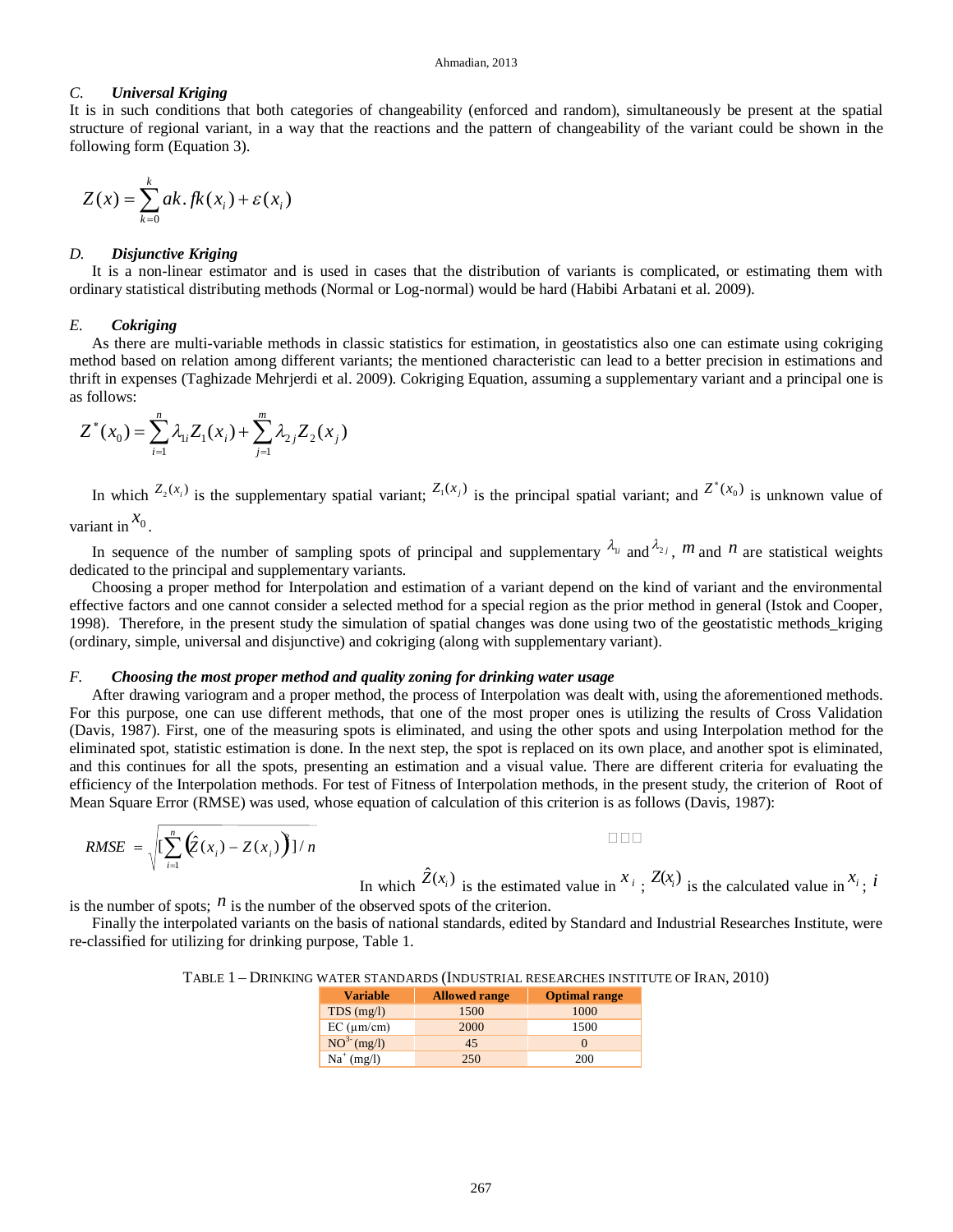### **IV. RESULTS**

Utilizing geostatistic methods needs surveying the presence of spatial structure through the data, which is surveyed by variographic analysis. Also by the use of variograms, one can recognize the radius correlation of variants, static surveyance, and presence or lack of trend in our data. The analysis could be utilized, provided that the data are normal. Therefore, the utilized data were normalized by taking logarithm from the main data. Also, to Fitting the best model on experimental variogram, lower Residual Sums of Squares (RSS) and stronger space structure was used; the less the  $C_0 / (C_0 + C)$ , the better the space structure of the variant would be drawn.(Shi et al. 2007) The results are shown in Tables 2-3.

According to the outcoming results, the best Fitting model was achieved according to the information on 2007 for the total variants of dissolved solids, electric conduct, global sodium ion, and linear model for nitrates ion. Also the best Fitting result was achieved on 2009 for all the global models.

For the space structure of the variants, according to the information of 2003, the total variants of dissolved solids, electric conduct, and sodium ion had stronger space structure (less than 0.25), and nitrates' ion had weak space structure (more than 0.50). The space structure taken from the information on 2009 was also similar to the aforementioned results, and was the progress of space structure of nitrates' ion from weak to average (0.25 to 0.75). Tables 3-4 also show the results taken from variogram of the data on 2007 and 2009, which is necessary for calculations of cokriging method.

|  | TABLE 2 – RESULTS OF VARIOGRAM ANALYSIS OF 2007 DATA |  |
|--|------------------------------------------------------|--|
|--|------------------------------------------------------|--|

| <b>Variable</b> | <b>Mean</b> | <b>Standard devotion</b> | <b>Skewness</b> | <b>Model</b> | Nugget (C0) | $SiII (CO+C)$ | <b>Radius of influence</b> | $CO/(CO+C)$ | R <sub>2</sub> | <b>RSS</b> |
|-----------------|-------------|--------------------------|-----------------|--------------|-------------|---------------|----------------------------|-------------|----------------|------------|
| <b>TDS</b>      | 1051.33     | 1053.84                  | 2.50            | Spherical    | 0.135       | 1.016         | 66400                      | 0.133       | 0.992          | 0.005      |
| (mg/l)          |             |                          |                 |              |             |               |                            |             |                |            |
| EC              | 1615.52     | 1581.60                  | 2.56            | Spherical    | 0.129       | 1.021         | 74000                      | 0.126       | 0.988          | 0.005      |
| $(\mu m/cm)$    |             |                          |                 |              |             |               |                            |             |                |            |
| NO <sup>3</sup> | 28.05       | 22.43                    | 1.08            | Linear       | 2.43        | 2.43          | 62718.82                   |             | 0.698          | 4.72       |
| (mg/l)          |             |                          |                 |              |             |               |                            |             |                |            |
| $Na+$           | 186.41      | 228.45                   | 2.72            | Spherical    | 0.15        | 2.05          | 60500                      | 0.073       | 0.971          | 0.09       |
| (mg/l)          |             |                          |                 |              |             |               |                            |             |                |            |

#### TABLE 3 – RESULTS OF VARIOGRAM ANALYSIS OF 2009 DATA

| <b>Variable</b> | <b>Mean</b> | <b>Standard deviation</b> | <b>Skewness</b> | <b>Model</b> | Nugget $(C0)$ | $SiII (CO+C)$ | <b>Radius of influence</b> | $CO/(CO+C)$ | R <sub>2</sub> | <b>RSS</b> |
|-----------------|-------------|---------------------------|-----------------|--------------|---------------|---------------|----------------------------|-------------|----------------|------------|
| <b>TDS</b>      | 769.64      | 587.52                    | 1.32            | Spherical    | 0.13          | 0.645         | 43800                      | 0.201       | 0.908          | 0.023      |
| (mg/l)          |             |                           |                 |              |               |               |                            |             |                |            |
| EC              | 1197.65     | 879.50                    | 1.36            | Spherical    | 0.12          | 0.581         | 43900                      | 0.21        | 0.911          | 0.018      |
| $(\mu m/cm)$    |             |                           |                 |              |               |               |                            |             |                |            |
| NO <sup>3</sup> | 38.30       | 28.00                     | 1.10            | Spherical    | 0.328         | 0.708         | 41300                      | 0.463       | 0.881          | 0.0165     |
| (mg/l)          |             |                           |                 |              |               |               |                            |             |                |            |
| $Na+$           | 117.60      | 107.11                    | 0.96            | Spherical    | 0.24          | 1.4190        | 60884                      | 0.170       | 0.672          | 0.486      |
| (mg/l)          |             |                           |                 |              |               |               |                            |             |                |            |

|                      |                                  |                                     |              |                                    |                         | $1$ ADLE $4$ = RESULTS OF CONTRASTIVE VARIOURAM ANALTSIS OF 2007 |              |                |
|----------------------|----------------------------------|-------------------------------------|--------------|------------------------------------|-------------------------|------------------------------------------------------------------|--------------|----------------|
| <b>Variable</b>      | <b>Supplementary</b><br>variable | <b>Correlation</b><br>Coefficient** | <b>Model</b> | <b>Nugget</b><br>(C <sub>0</sub> ) | <b>Sill</b><br>$(C0+C)$ | <b>Radius of influence</b>                                       | $CO/(CO+CO)$ | R <sub>2</sub> |
| <b>TDS</b><br>(mg/l) | $Mg2+$<br>(mg/l)                 | 0.902                               | Spherical    | 7.60                               | 171.30                  | 52100                                                            | 0.045        | 0.975          |
| EС<br>$(\mu m/cm)$   | $Mg2+$<br>(mg/l)                 | 0.904                               | Gaussian     | 5.90                               | 112.80                  | 95500                                                            | 0.052        | 0.993          |
| $NO^{3}$<br>(mg/l)   | $Mg2+$<br>(mg/l)                 | 0.730                               | Exponential  | 0.10                               | 36.64                   | 32700                                                            | 0.003        | 0.873          |
| $Na+$<br>(mg/l)      | EC.<br>$(\text{um/cm})$          | 0.856                               | Spherical    | 180                                | 3470                    | 16000                                                            | 0.051        | 0.974          |

### TABLE 4 – RESULTS OF CONTRASTIVE VARIOGRAM ANALYSIS OF 2007

\*\*The data are of meaningful relation on 99% scale

#### ABLE 4 – RESULTS OF CONTRASTIVE VARIOGRAM ANALYSIS OF 2009

| <b>Variable</b>           | <b>Supplementary variable</b> | <b>Correlation</b><br>Coefficient** | <b>Model</b> | <b>Nugget</b><br>(C <sub>0</sub> ) | <b>Sill</b><br>$(C0+C)$ | <b>Radius of influence</b> | $C0/(C0+C)$ | R <sub>2</sub> |
|---------------------------|-------------------------------|-------------------------------------|--------------|------------------------------------|-------------------------|----------------------------|-------------|----------------|
| <b>TDS</b><br>(mg/l)      | EC<br>$(\mu m/cm)$            | 0.999                               | Exponential  | 48000                              | 701900                  | 18500                      | 0.069       | 0.878          |
| EC<br>$(\mu m/cm)$        | <b>TDS</b><br>(mg/l)          | 0.999                               | Spherical    | 97                                 | 494                     | 48100                      | 0.20        | 0.910          |
| NO <sub>3</sub><br>(mg/l) | $K+$<br>(mg/l)                | 0.660                               | Spherical    | 0.083                              | 0.9930                  | 85500                      | 0.084       | 0.950          |
| $Na+$<br>(mg/l)           | <b>TDS</b><br>(mg/l)          | 0.864                               | Spherical    | 88                                 | 663.10                  | 43800                      | 0.133       | 0.832          |

\*\*The data are of meaningful relation on 99% scale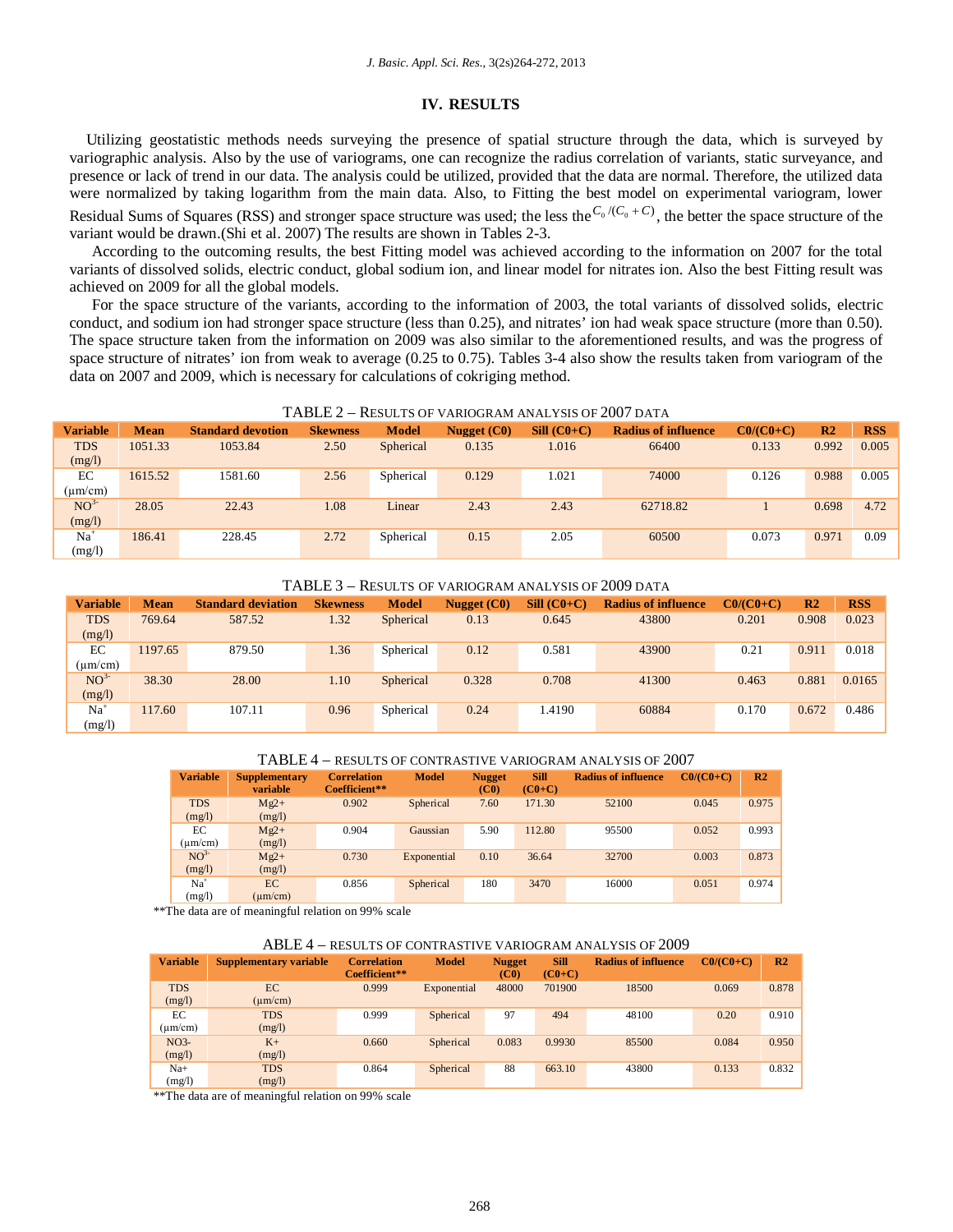#### Ahmadian, 2013

In cokriging method, after the formation of correlation matrix for prospecting quality of water, an agent was used as a supplementary variant which had the most correlation percent with the variant. Thus, to evaluate the total variants of dissolved solids, electric conduct 7 nitrates' ion, Magnesium ion on 0.902, 0.904 and 0.730 scale and sodium ion from electric conduct variants of 0.856 in 2007 were used. For evaluating the above mentioned variants in 2009 also supplementary variants of electric conduct (for the total dissolved solids with 0.999 correlation), Potassium ion density (for nitrates with 0.660 correlation), and total dissolved solids (for sodium with 0.864 correlation) were used. The proper models for this method are also Spherical model for total dissolved solids, Gaussian for EC, Exponential for nitrate, and Spherical for sodium in 2006, exponential for total dissolved solids, Spherical model for electric conduct, nitrates & sodium in 2009. The results show that the correlation through the variants becomes stronger by using supplementary variant on average scale on all the items except for the dissolved solids which did not have great change (2.5% decrease). For selecting the best method of interpolation among the geostatistic methods used, RMSE was used (Table 4).

A comparison on the results showed that relatively cokriging method has lower errors in comparison to the other kriging methods and increases precision. Of course, this trend is different for the nitrates' ion variant. In this case, the best results were for 2007 and 2009 for simple kriging and disjunctive kriging. Finally, interpolation of variants using the most proper method and distribution maps, changes, and standard zoning was done in geographical information center( on national standards of drinking water). Figures 3-6 show the spatial characteristics of variants through 2007-2009.

TABLE 4 – COMPARISON OF RMSE VALUES TAKEN FROM GEOSTATISTIC METHODS:2007-2009

| <b>Estimation</b> | <b>Ordinary kriging</b> |       | <b>Simple Kriging</b> |       | <b>Universal Kriging</b> |       | <b>Disjunctive Kriging</b> |       | <b>CoKriging</b> |       |
|-------------------|-------------------------|-------|-----------------------|-------|--------------------------|-------|----------------------------|-------|------------------|-------|
| method            | 2006                    | 2009  | 2006                  | 2009  | 2006                     | 2009  | 2006                       | 2009  | 2006             | 2009  |
| <b>TDS</b>        | 58.2                    | 45.49 | 81.4                  | 33.61 | 75.8                     | 44.59 | 77.0                       | 39.44 | 27.6             | 39.33 |
| (mg/l)            |                         |       |                       |       |                          |       |                            |       |                  |       |
| <b>EC</b>         | 71.13                   | 67.1  | 59.11                 | 65.67 | 59.11                    | 67.6  | 63.25                      | 65.7  | 57.10            | 52.6  |
| $(\mu m/cm)$      |                         |       |                       |       |                          |       |                            |       |                  |       |
| <b>NO3-</b>       | 10.97                   | 0.65  | 8.20                  | 0.67  | 10.97                    | 0.63  | 8.22                       | 0.59  | 8.34             | 0.63  |
| (mg/l)            |                         |       |                       |       |                          |       |                            |       |                  |       |
| $Na+$             | 6.17                    | 0.339 | 4.76                  | 0.370 | 8.78                     | 0.370 | 8.74                       | 0.367 | 4.58             | 0.254 |
| (mg/l)            |                         |       |                       |       |                          |       |                            |       |                  |       |



Figure 3. Quality spatial changes – 2006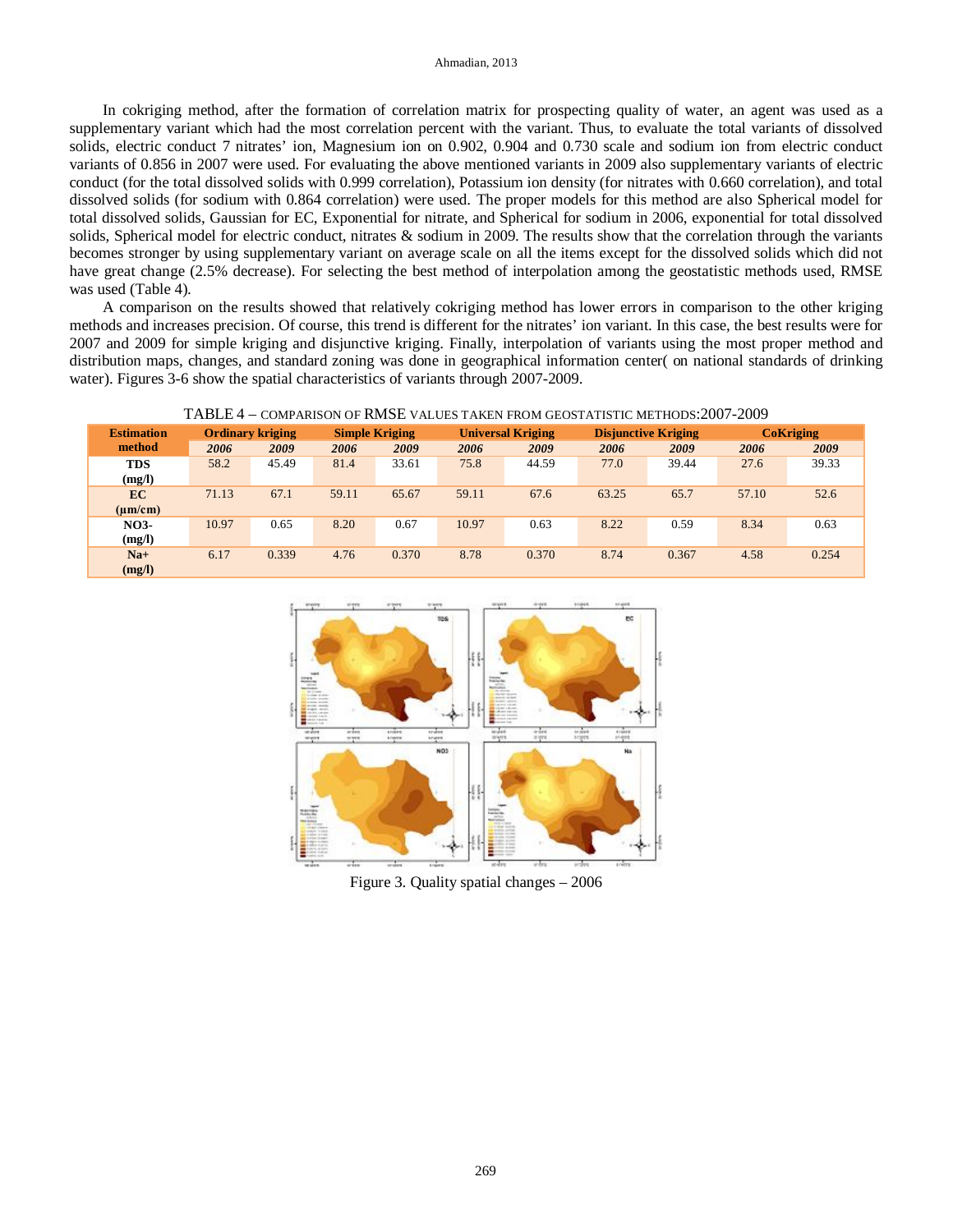*J. Basic. Appl. Sci. Res.*, 3(2s)264-272, 2013



Figure 5. Quality spatial changes – 2006-2009



Figure 6. Zoning chart of quality variants based on standards of 'Institute of Standards and Industrial Research of Iran' - 2009

## **V. CONCLUSIONS**

Providing on time charts on the changes of quality parameters of groundwater, is a crusial step toward proper management and Utilization of these resources. Selection and accuracy of proper methods for zoning and providing the charts of the changes in characteristics of these resources depends on conditions and availability of statistics and data of that region. The purpose of the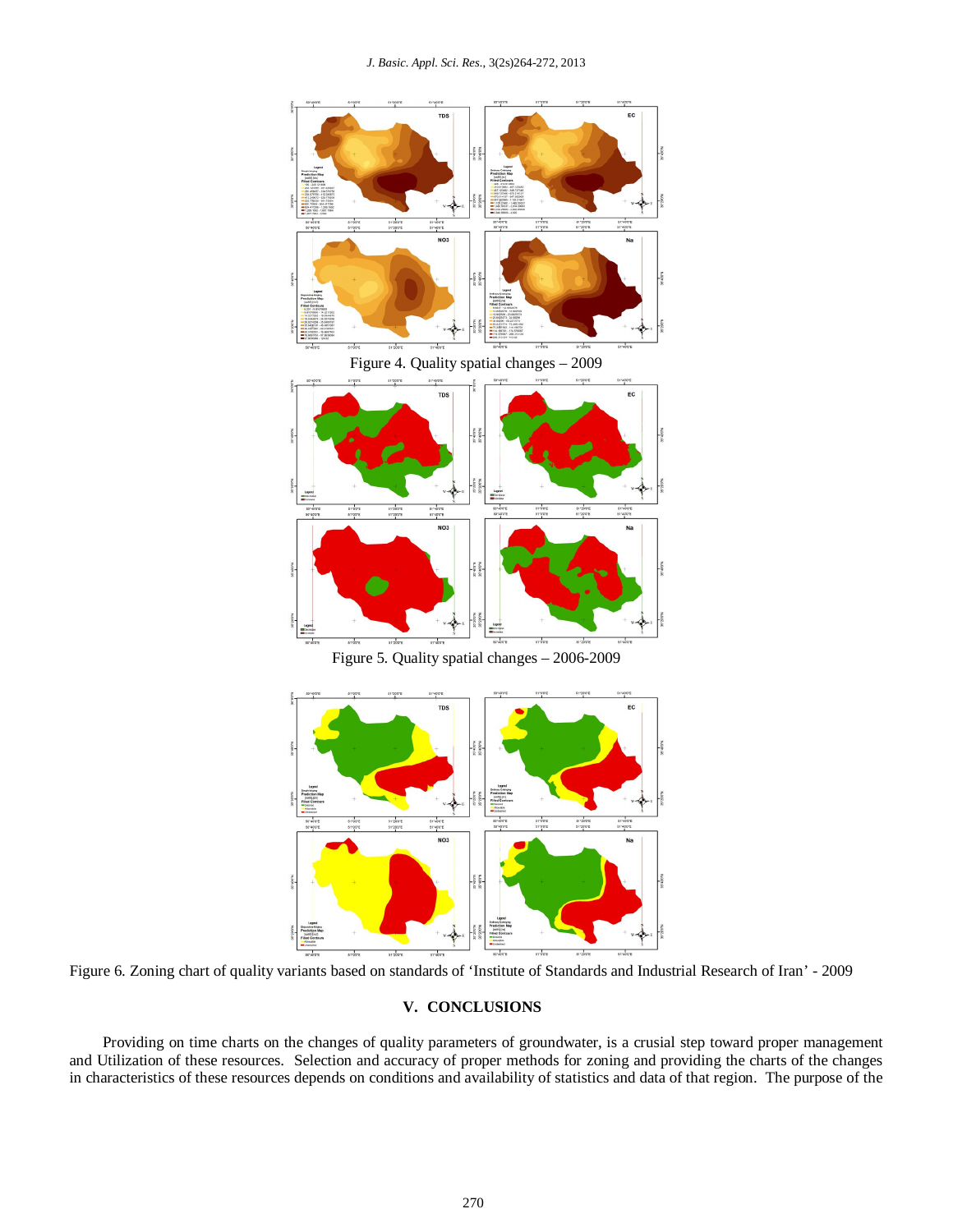#### Ahmadian, 2013

present study was the evaluation of geostatistic methods in providing charts of quality characteristics, surveying the condition of groundwater resources of Tehran-Karaj plain through 2007-2010, and zoning them for drinking water purposes.

According to the outcoming results, most of the surveying variants had high Skewness. which can be because of the few number of samples. Therefore, logarythms were used to normalize the data. After drawing variograms and Fitting of proper sample on them, the related agents were extracted. The strength in space structure of the variants in all cases, except for Nitrates' ion were recognized as proper. This shows sspatial coalition and high precision in the fitted models, which plays a great role in increasing the estimations. To estimate the quality variants of groundwater, secret geostatistic methods like simple kriging, ordinary, disjunctive, universal and cokriging were used. The results from evaluation of interpolative methods on the RMSE basis, proved relative prominence of cokriging method and using supplementary variants. Comparing the results of the present study to that of other researchers, those of Taghizadeh Mehrjerdi et al. (2009) and Sha'bani (2012) could be mentioned who both emphasise the priority of cokriging method over other methods of geostatistics. Other researches emphasizing the priority of kriging methods over the rest of methods are Maleki Gonadishi et al. (2008), Ahmed (2002), Bajjali (2005) (with IDW method)

Barcae and Passarella (2008) (Disjunctive Kriging), Fetouani and Vanclooster (2008) (Simple Kriging). As cokriging method is proper for modt parameters of groudwater, therefoer, it proves that most parameters of groudwater have meaningful relation together(Habibiarbatani et al. 2009). Due to the principles of geostatistics, the variant which has a proper spatial correlation and a lower estimated variance, needs less samples for its estimation, and thus has lower expence for its samples(Zehtabyan et al. 2010).

According to the charts given in figures 3-5, it can be observed that the trend of changes in quality agents of groundwater are relatively similar. Also, totally, the most density of the variants studied, are for the eastern and southeast of the plain, which has extended to the northwest of the plain due to the spatial changes through 2007-2010. Of cource, the trend of these changes could be justified, concerning natural inequalities, and the region's slope.

Besides the effect of natural inequalities, the low quality in eastern and south east regions, and decrease in quality toward north west of the plain could be due to the agricultural lands, over-utilization of groundwater resources, and development of industries around Tehran and also the expand in Alborz province.

In this regard, the best possible suggestion to the region's managers, could be using strategic planning to reach the sustainable development in the region.

On the other hand, on the basis of utilization of drinking water, in this study, the researcher made zoning the plain on drinking water standards.

The results of this zoning about the variant of total dissolves solids (54% proper, 24% admissible, 22% inadmissible), electric conduct (54% proper, 17% admissible, 29% inadmissible) and Nitrates' ion(60% proper, 40% inadmissible), and sodium(58% proper, 10% admissible, 32% inadmissible) are shown in Figure 6. The present zoning can be used as a guide to locate zones proper for extracting drinking water, concerning the other quality parameters of water in the studied region.

### *Acknowledgements*

Hereby, regards are dedicated to the respectable agents of Water and Sewage Organization of Tehran for providing this study with the necessary information.

### **REFERENCES**

- [1] B.M. Davis, "Uses and abuses of cross-validation in Geo-statistics," Math. Geol, No. 19, pp. 241-248, 1987.
- [2] E. Barcae and G. Passarella, "Spatial Evaluation of the Risk og Groundwater Quality Degradation: A Comparision Between Disjunctive Kriging and Geo-statistical Simulation," Environ Monit Assess. Journal of Environmental Monitoring and Assessment, Vol. 133, pp. 261-273, 2008.
- [3] F. Maleki Gonadishi, M. Rahnama, and E. Rezaee, "Estimation of some qualitative parameters in groundwater using GS Pluse software and kriging, case study Zarand plain," First International Conference, Zabul water crisis, 2008.
- [4] Gh. Zehtabyan, A. Jaanfaza, H. Mohammad Asgari, and M.C. Nematollahi, "Modeling of spatial variations of some groundwater chemical properties (case study: Garmsar watershed)," Journal of Range and Desert Research of Iran, No. 17, pp. 61-73, 2010.
- [5] ISIR (Institute of Standards and Industrial Research of Iran), Specification for drinking water, 5th Ed, Tehran, 18p (In Persian), 2009.
- [6] J. Shi, H. Wang, J. Xu, J. Wu, X. Liu, H. Zhu, and C. Yu, "Spatial distribution of heavy metals in soils: a case study of changxing", china, Environ Geol, No. 52, pp. 1-10, 2007.
- [7] J.D. Istok and R.M. Cooper, "Geo-statistics applied to groundwater pollution. III: Global Estimates," Journal of Environmental Engineering, Vol. 4, No. 114, pp. 915-928, 1998.
- [8] M. Habibi and A. Masoumi, "Water Quality. Institute of soil and Watershed Conservation Pub" (in Persian), 2006.
- [9] M. Mahdavi, Applied Hydrology, Vol. 2, Tehran University Pub, 401p (In Persian), 1998.
- [10] M. Shabani, "Spatial analysis of ground water contamination, case area: Arsanjan. Research projects," Islamic Azad University of Arsanjan (in Persian), 2007.